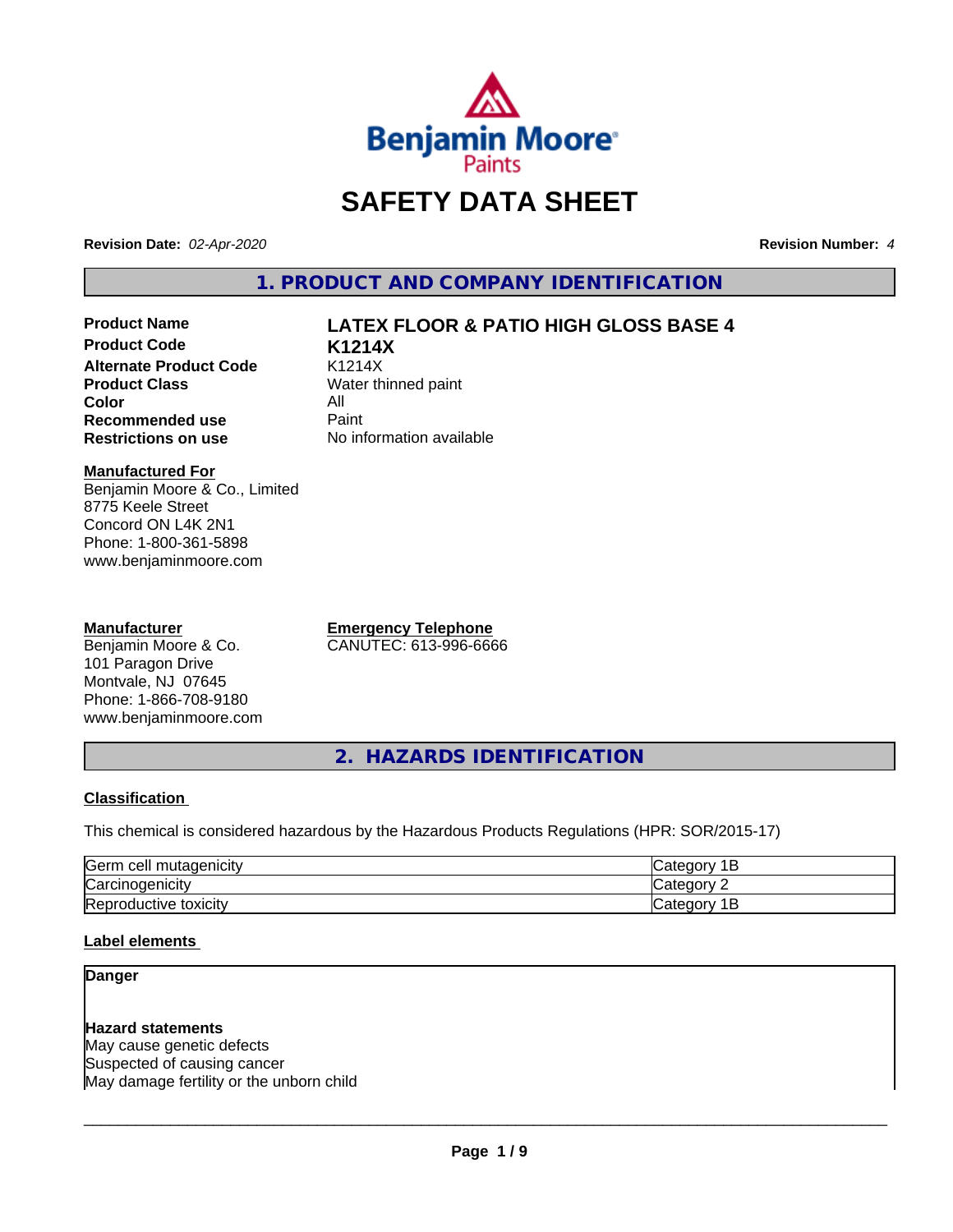

**Odor** little or no odor

#### **Precautionary Statements - Prevention**

Obtain special instructions before use Do not handle until all safety precautions have been read and understood Use personal protective equipment as required

#### **Precautionary Statements - Response**

IF exposed or concerned: Get medical advice/attention

#### **Precautionary Statements - Storage**

Store locked up

#### **Precautionary Statements - Disposal**

Dispose of contents/container to an approved waste disposal plant

#### **Other information**

No information available

#### **Other hazards**

 **CAUTION:** All floor coatings may become slippery when wet. Where non-skid characteristics are desired, use an appropriate anti-slip aggregate.

| <b>Chemical name</b>          | CAS No.    | Weight-%       | Hazardous Material | Date HMIRA filed and                          |
|-------------------------------|------------|----------------|--------------------|-----------------------------------------------|
|                               |            |                |                    | Information Review Act date exemption granted |
|                               |            |                | registry number    | (if applicable)                               |
|                               |            |                | (HMIRA registry #) |                                               |
| Sodium C14-C16 olefin         | 68439-57-6 | $0.25 - 0.5%$  |                    |                                               |
| sulfonate                     |            |                |                    |                                               |
| Sodium nitrite                | 7632-00-0  | $0.1 - 0.25\%$ |                    |                                               |
| Carbamic acid,                | 10605-21-7 | $0.1 - 0.25\%$ |                    |                                               |
| 1H-benzimidazol-2-yl-, methyl |            |                |                    |                                               |
| ester                         |            |                |                    |                                               |

**3. COMPOSITION INFORMATION ON COMPONENTS**

\*The exact percentage (concentration) of composition has been withheld as a trade secret

## **4. FIRST AID MEASURES**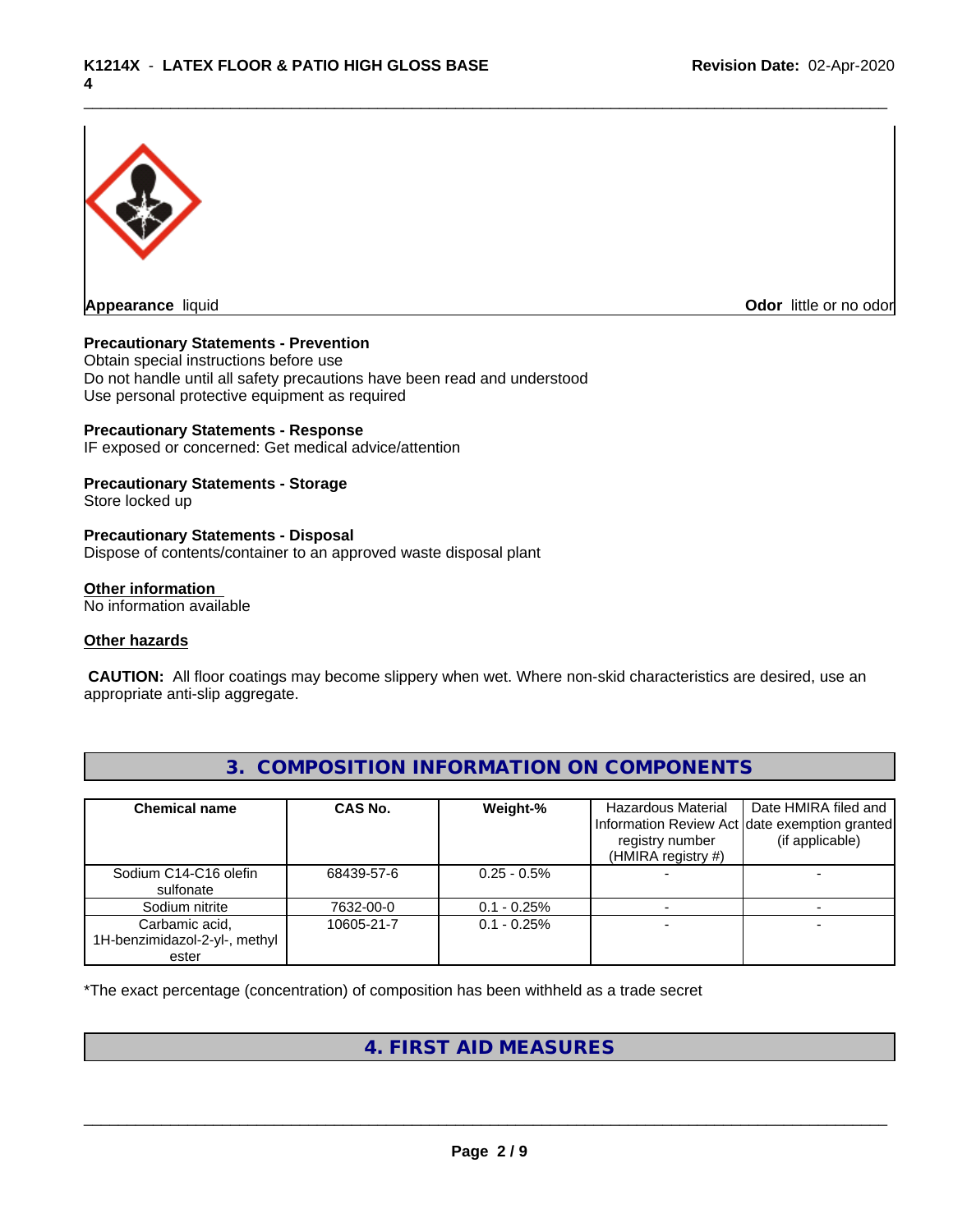| <b>General Advice</b>                  | If symptoms persist, call a physician. Show this safety data<br>sheet to the doctor in attendance.       |
|----------------------------------------|----------------------------------------------------------------------------------------------------------|
| <b>Eye Contact</b>                     | Rinse thoroughly with plenty of water for at least 15<br>minutes and consult a physician.                |
| <b>Skin Contact</b>                    | Wash off immediately with soap and plenty of water while<br>removing all contaminated clothes and shoes. |
| <b>Inhalation</b>                      | Move to fresh air. If symptoms persist, call a physician.                                                |
| <b>Ingestion</b>                       | Clean mouth with water and afterwards drink plenty of<br>water. Consult a physician if necessary.        |
| <b>Most Important Symptoms/Effects</b> | None known.                                                                                              |
| <b>Notes To Physician</b>              | Treat symptomatically.                                                                                   |
|                                        |                                                                                                          |

**5. FIRE-FIGHTING MEASURES**

| <b>Suitable Extinguishing Media</b>                                                                                   | Use extinguishing measures that are appropriate to local<br>circumstances and the surrounding environment.                                   |  |  |  |
|-----------------------------------------------------------------------------------------------------------------------|----------------------------------------------------------------------------------------------------------------------------------------------|--|--|--|
| Protective equipment and precautions for firefighters                                                                 | As in any fire, wear self-contained breathing apparatus<br>pressure-demand, MSHA/NIOSH (approved or equivalent)<br>and full protective gear. |  |  |  |
| <b>Specific Hazards Arising From The Chemical</b>                                                                     | Closed containers may rupture if exposed to fire or<br>extreme heat.                                                                         |  |  |  |
| <b>Sensitivity to mechanical impact</b>                                                                               | No                                                                                                                                           |  |  |  |
| Sensitivity to static discharge                                                                                       | No                                                                                                                                           |  |  |  |
| <b>Flash Point Data</b><br>Flash point (°F)<br>Flash Point (°C)<br><b>Method</b><br><b>Flammability Limits In Air</b> | Not applicable<br>Not applicable<br>Not applicable                                                                                           |  |  |  |
| Lower flammability limit:<br><b>Upper flammability limit:</b>                                                         | Not applicable<br>Not applicable                                                                                                             |  |  |  |
| Health: 2<br>Flammability: 0<br><b>NFPA</b>                                                                           | <b>Instability: 0</b><br><b>Special: Not Applicable</b>                                                                                      |  |  |  |
| <b>NFPA Legend</b><br>0 - Not Hazardous<br>1 - Slightly<br>2 - Moderate<br>3 - High<br>4 - Severe                     |                                                                                                                                              |  |  |  |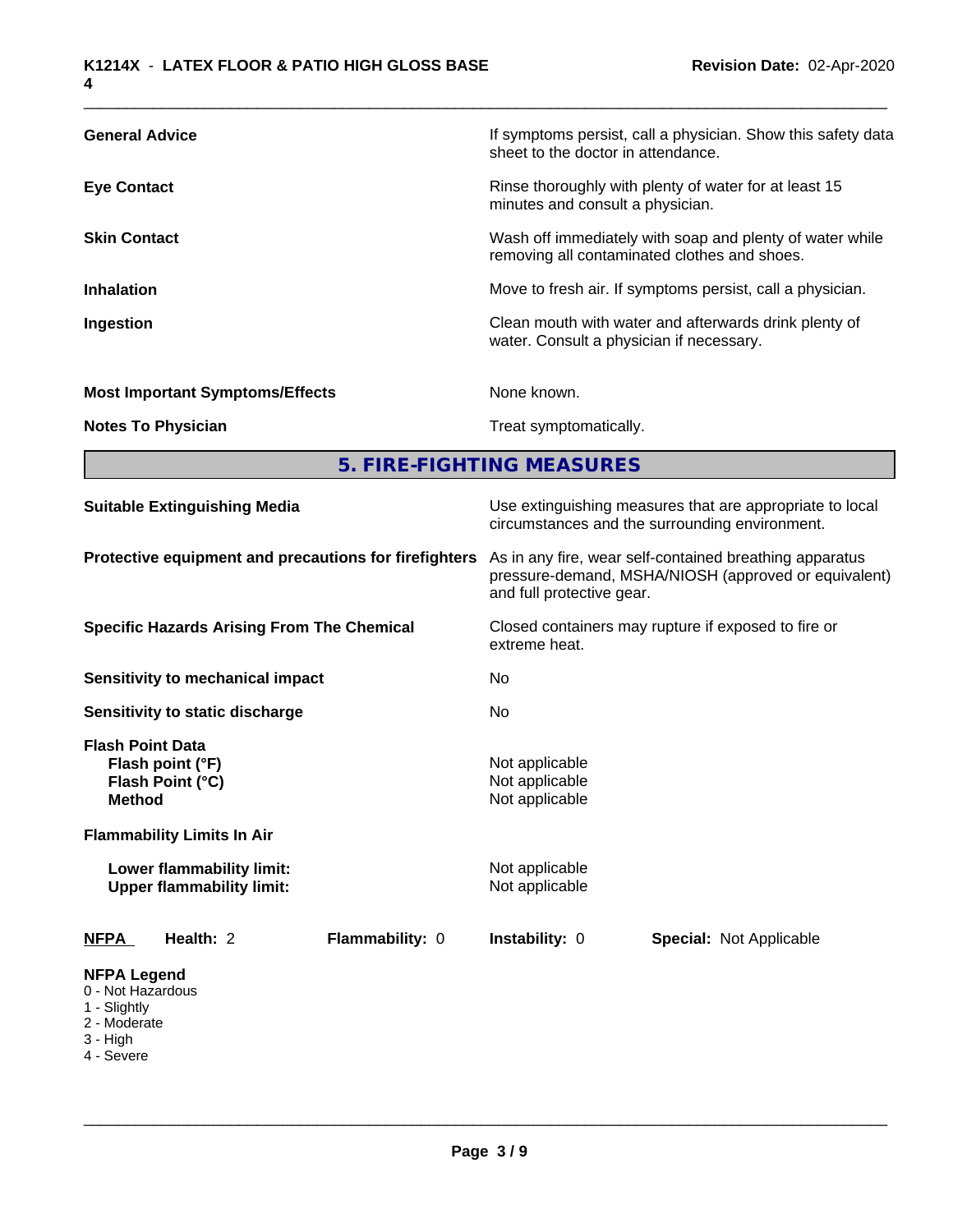*The ratings assigned are only suggested ratings, the contractor/employer has ultimate responsibilities for NFPA ratings where this system is used.*

*Additional information regarding the NFPA rating system is available from the National Fire Protection Agency (NFPA) at www.nfpa.org.*

## **6. ACCIDENTAL RELEASE MEASURES**

**Personal Precautions Avoid contact with skin, eyes and clothing. Ensure** Avoid contact with skin, eyes and clothing. Ensure adequate ventilation.

**Other Information Discription Prevent further leakage or spillage if safe to do so.** 

**Environmental precautions** See Section 12 for additional Ecological Information.

**Methods for Cleaning Up Example 20 Soak** up with inert absorbent material. Sweep up and shovel into suitable containers for disposal.

vapors, spray mists or sanding dust. In case of insufficient

#### **7. HANDLING AND STORAGE**

**Handling Handling Avoid contact with skin, eyes and clothing. Avoid breathing** 

**Storage Keep container tightly closed. Keep out of the reach of Keep** container tightly closed. Keep out of the reach of children.

ventilation, wear suitable respiratory equipment.

**Incompatible Materials No information available No information available** 

**8. EXPOSURE CONTROLS/PERSONAL PROTECTION**

#### **Exposure Limits**

*No exposure limits have been established for this product.*

**Legend**

| <b>Engineering Measures</b>          | Ensure adequate ventilation, especially in confined areas.                                                                                                                                                                                                                                                                                                                |
|--------------------------------------|---------------------------------------------------------------------------------------------------------------------------------------------------------------------------------------------------------------------------------------------------------------------------------------------------------------------------------------------------------------------------|
| <b>Personal Protective Equipment</b> |                                                                                                                                                                                                                                                                                                                                                                           |
| <b>Eye/Face Protection</b>           | Safety glasses with side-shields.                                                                                                                                                                                                                                                                                                                                         |
| <b>Skin Protection</b>               | Protective gloves and impervious clothing.                                                                                                                                                                                                                                                                                                                                |
| <b>Respiratory Protection</b>        | Use only with adequate ventilation. In operations where<br>exposure limits are exceeded, use a NIOSH approved<br>respirator that has been selected by a technically qualified<br>person for the specific work conditions. When spraying the<br>product or applying in confined areas, wear a NIOSH<br>approved respirator specified for paint spray or organic<br>vapors. |
| <b>Hygiene Measures</b>              | Avoid contact with skin, eyes and clothing. Remove and<br>wash contaminated clothing before re-use. Wash<br>thoroughly after handling.                                                                                                                                                                                                                                    |

## **9. PHYSICAL AND CHEMICAL PROPERTIES**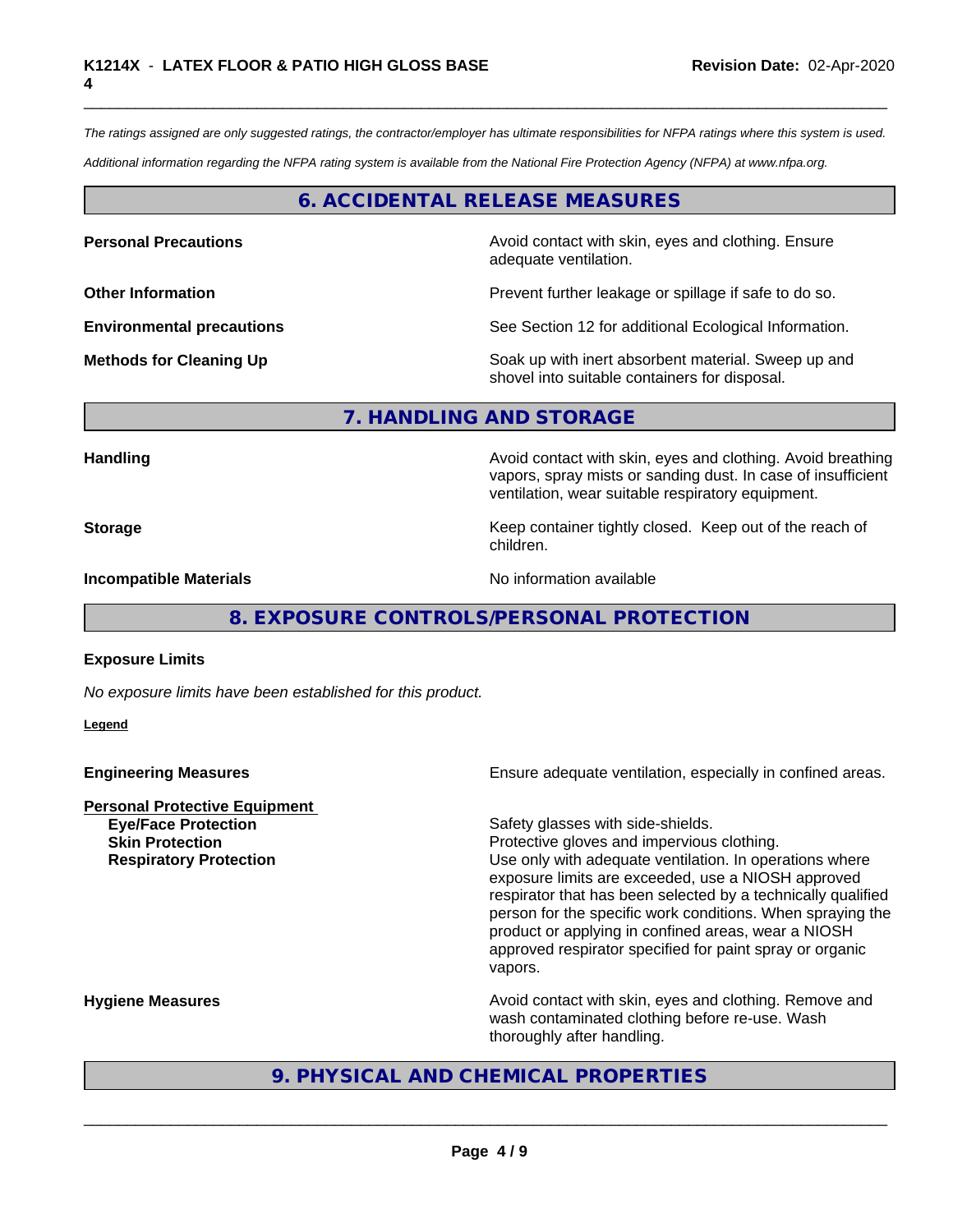**Appearance** liquid<br> **Odor** little c **Odor Threshold** No information available **Density (Ibs/gal)** 8.5 - 8.9<br> **Specific Gravity** 8.5 - 8.9 **Specific Gravity pH** No information available **Viscosity (cps)** No information available Notice 1, 1999 **Solubility(ies)** No information available in the solution of the solution of the solution available in the solution of the solution of the solution of the solution of the solution of the solution of the solution of the so **Water solubility** No information available **Evaporation Rate No information available No information available Vapor pressure** No information available **Vapor density**<br> **We Solids**<br>
We Solid Wi, % Solids
25 - 45 **Wt. % Solids** 35 - 45<br> **Vol. % Solids** 35 - 45 **Vol. % Solids Wt. % Volatiles** 55 - 65 **Vol. % Volatiles** 55 - 65 **VOC Regulatory Limit (g/L)** < 50 **Boiling Point (°F)** 212 **Boiling Point (°C) Freezing point (°F)** 32 **Freezing Point (°C)** 0 **Flash point (°F)** Not applicable **Flash Point (°C)** Not applicable **Method** Not applicable<br> **Flammability (solid, gas)** Not applicable Not applicable **Flammability (solid, gas)** Not applicable<br> **Upper flammability limit:** Not applicable<br>
Not applicable **Upper flammability limit:**<br> **Lower flammability limit:**<br>
Not applicable<br>
Not applicable **Lower flammability limit:**<br> **Autoignition Temperature (°F)** Not applicable available and the Mustafable and Mustafable and Mustafable and Mu **Autoignition Temperature (°F) Autoignition Temperature (°C)** No information available **Decomposition Temperature (°F)** No information available **Decomposition Temperature (°C)** No information available **Partition coefficient** No information available

little or no odor

## **10. STABILITY AND REACTIVITY**

| <b>Reactivity</b>                         | Not Applicable                           |
|-------------------------------------------|------------------------------------------|
| <b>Chemical Stability</b>                 | Stable under normal conditions.          |
| <b>Conditions to avoid</b>                | Prevent from freezing.                   |
| <b>Incompatible Materials</b>             | No materials to be especially mentioned. |
| <b>Hazardous Decomposition Products</b>   | None under normal use.                   |
| <b>Possibility of hazardous reactions</b> | None under normal conditions of use.     |

## **11. TOXICOLOGICAL INFORMATION**

#### **Product Information**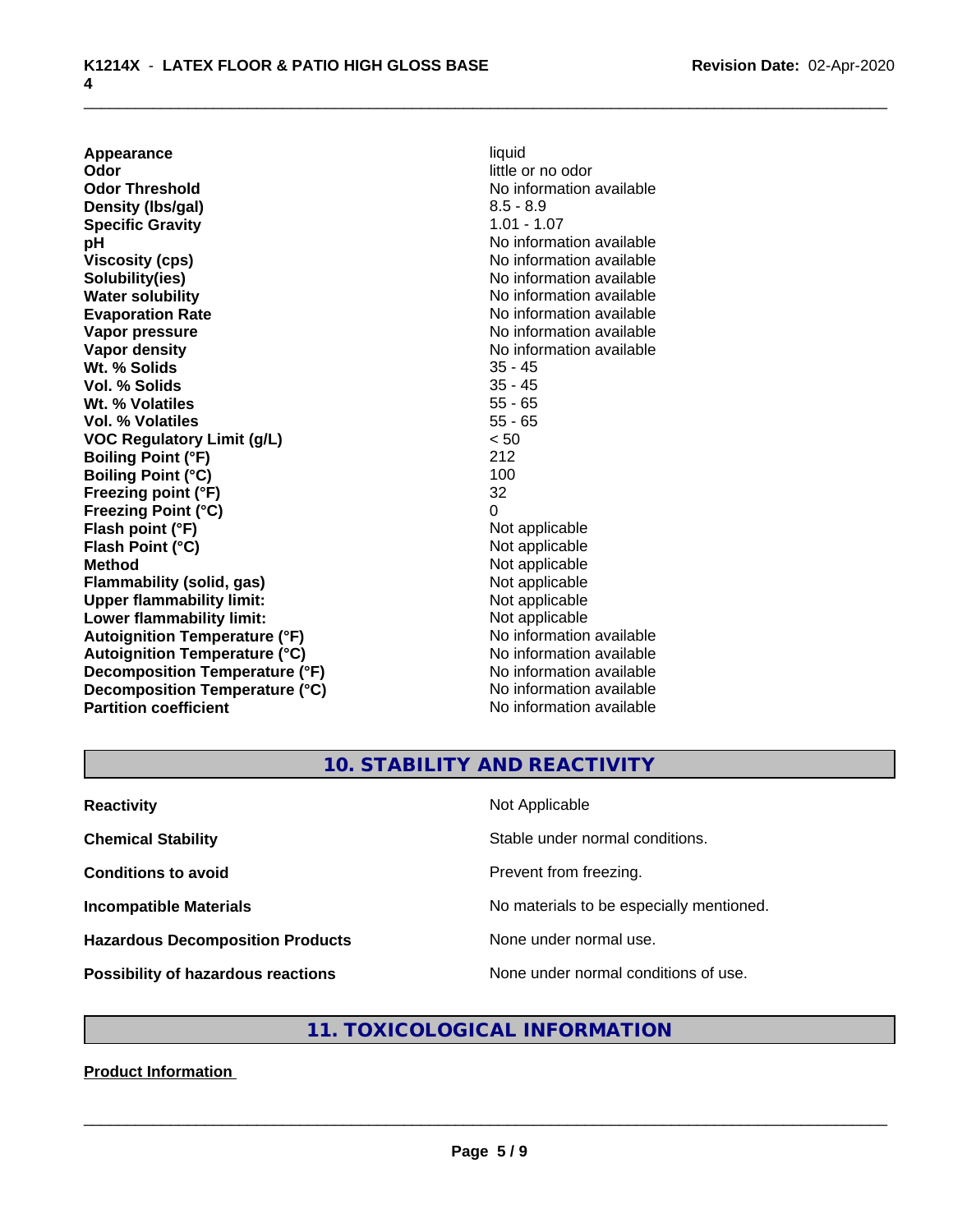| Eye contact, skin contact and inhalation.                                                                                                                                                                                                                                                                                                            |  |  |  |
|------------------------------------------------------------------------------------------------------------------------------------------------------------------------------------------------------------------------------------------------------------------------------------------------------------------------------------------------------|--|--|--|
| No information available                                                                                                                                                                                                                                                                                                                             |  |  |  |
| Symptoms related to the physical, chemical and toxicological characteristics                                                                                                                                                                                                                                                                         |  |  |  |
| No information available<br><b>Symptoms</b>                                                                                                                                                                                                                                                                                                          |  |  |  |
| Delayed and immediate effects as well as chronic effects from short and long-term exposure                                                                                                                                                                                                                                                           |  |  |  |
| May cause slight irritation<br>Substance may cause slight skin irritation. Prolonged or<br>repeated contact may dry skin and cause irritation.<br>May cause irritation of respiratory tract.<br>Ingestion may cause gastrointestinal irritation, nausea,                                                                                             |  |  |  |
| vomiting and diarrhea.<br>No information available.<br>No information available.<br>Suspected of causing genetic defects.<br>May damage fertility or the unborn child.<br>No information available.<br>No information available.<br>No information available.<br>No information available.<br>No information available.<br>No information available. |  |  |  |
|                                                                                                                                                                                                                                                                                                                                                      |  |  |  |

**Numerical measures of toxicity**

**The following values are calculated based on chapter 3.1 of the GHS document**

**ATEmix (oral) ATEmix** (oral)

#### **Component Information**

| Chemical name                       | Oral LD50            | Dermal LD50                         | Inhalation LC50        |
|-------------------------------------|----------------------|-------------------------------------|------------------------|
| Sodium C14-C16 olefin sulfonate     | $= 2220$ mg/kg (Rat) | > 740 mg/kg (Rabbit)                |                        |
| 68439-57-6                          |                      |                                     |                        |
| Sodium nitrite                      | $= 85$ mg/kg (Rat)   |                                     | $= 5.5$ mg/L (Rat) 4 h |
| 7632-00-0                           |                      |                                     |                        |
| Carbamic acid,                      | $>$ 5050 mg/kg (Rat) | $> 10000$ mg/kg (Rabbit) = 2 g/kg ( |                        |
| 1H-benzimidazol-2-yl-, methyl ester | $= 6400$ mg/kg (Rat) | $Rat$ = 8500 mg/kg (Rabbit)         |                        |
| 10605-21-7                          |                      |                                     |                        |

## **Chronic Toxicity**

#### **Carcinogenicity**

*The information below indicateswhether each agency has listed any ingredient as a carcinogen:.*

| <b>Chemical name</b> | <b>IARC</b>                     | <b>NTF</b> |
|----------------------|---------------------------------|------------|
|                      | OΑ<br>Probable Human Carcinogen |            |
| Sodium<br>nitrite    |                                 |            |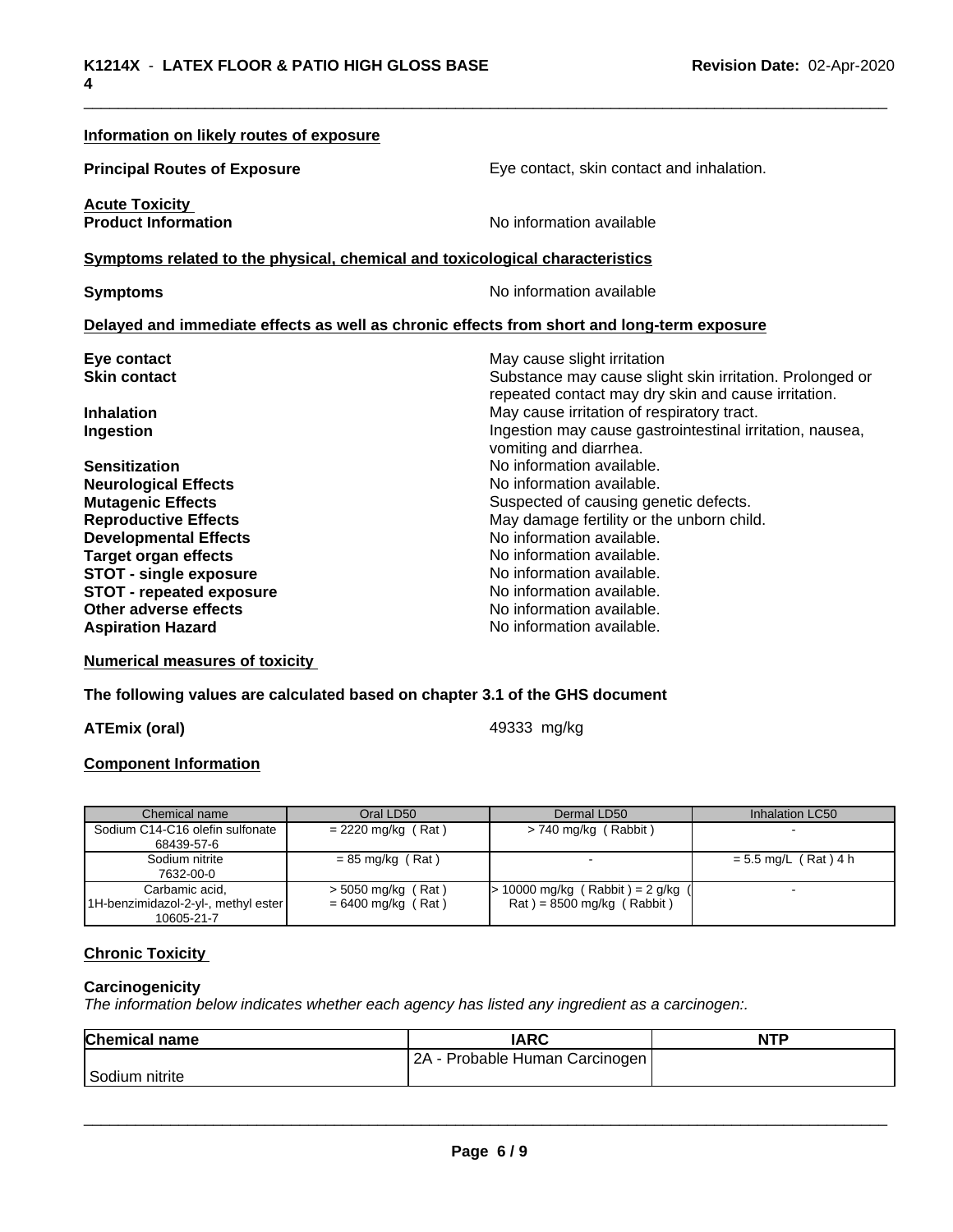#### **Legend**

IARC - International Agency for Research on Cancer NTP - National Toxicity Program OSHA - Occupational Safety & Health Administration

**12. ECOLOGICAL INFORMATION**

## **Ecotoxicity Effects**

The environmental impact of this product has not been fully investigated.

#### **Product Information**

#### **Acute Toxicity to Fish**

No information available

#### **Acute Toxicity to Aquatic Invertebrates**

No information available

#### **Acute Toxicity to Aquatic Plants**

No information available

#### **Persistence / Degradability**

No information available.

#### **Bioaccumulation**

There is no data for this product.

#### **Mobility in Environmental Media**

No information available.

#### **Ozone**

No information available

#### **Component Information**

#### **Acute Toxicity to Fish**

Carbamic acid, 1H-benzimidazol-2-yl-, methyl ester LC50: 1.5 mg/L (Rainbow Trout - 96 hr.)

#### **Acute Toxicity to Aquatic Invertebrates**

Carbamic acid, 1H-benzimidazol-2-yl-, methyl ester LC50: 0.22 mg/L (water flea - 48 hr.)

**Acute Toxicity to Aquatic Plants** No information available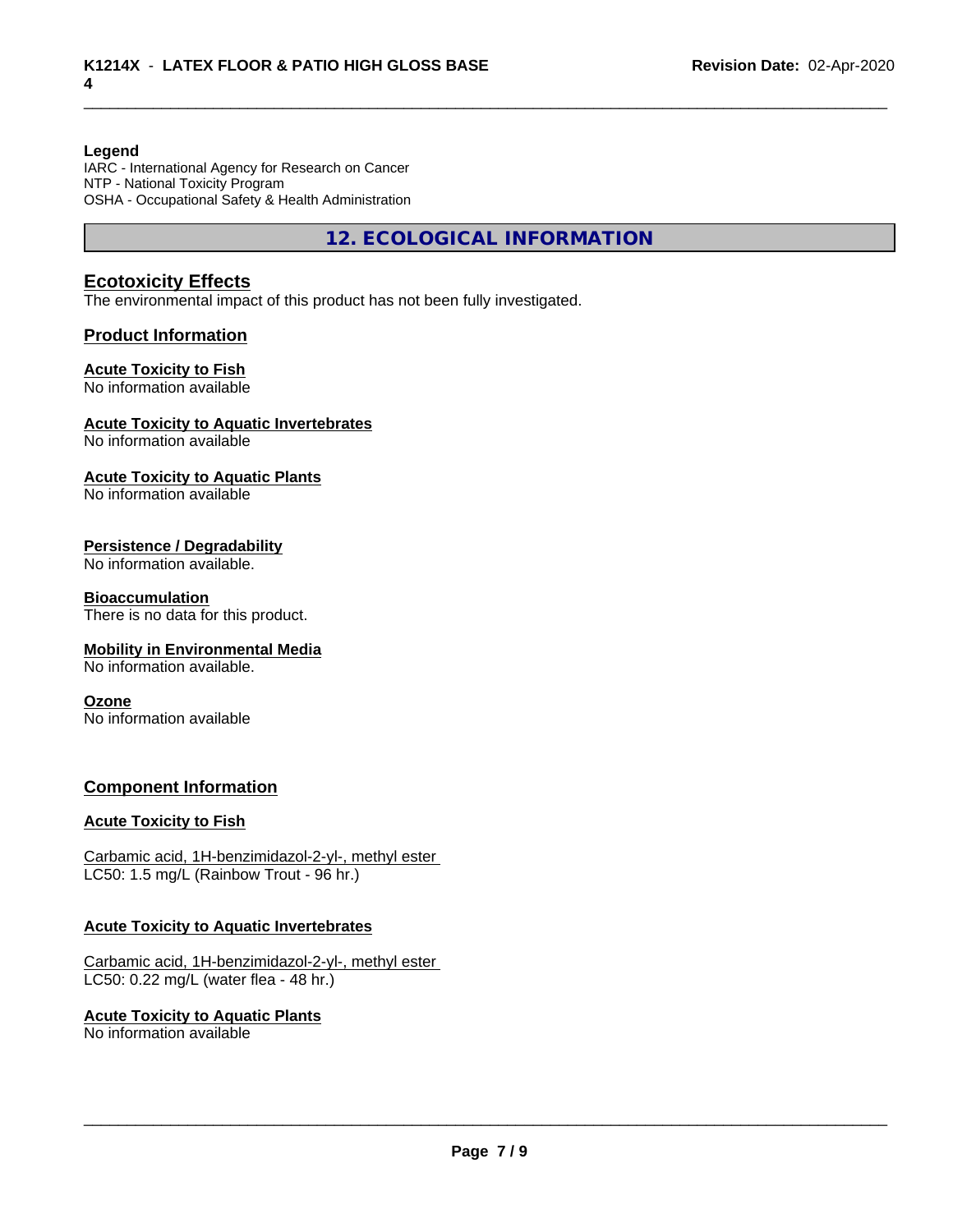## **13. DISPOSAL CONSIDERATIONS**

**Waste Disposal Method Dispose of in accordance with federal, state, provincial,** and local regulations. Local requirements may vary, consult your sanitation department or state-designated environmental protection agency for more disposal options.

## **14. TRANSPORT INFORMATION**

| _<br>٠<br>۰,<br>×<br>v |
|------------------------|
|------------------------|

**Not regulated** 

**ICAO / IATA** Not regulated

**IMDG / IMO** Not regulated

## **15. REGULATORY INFORMATION**

#### **International Inventories**

| <b>TSCA: United States</b> | Yes - All components are listed or exempt. |
|----------------------------|--------------------------------------------|
| <b>DSL: Canada</b>         | No - Not all of the components are listed. |

## **National Pollutant Release Inventory (NPRI)**

#### **NPRI Parts 1- 4**

This product contains the following Parts 1-4 NPRI chemicals:

| <b>Chemical name</b> | CAS No    | Weight-%                 | <b>NPRI Parts</b><br>1 — Д |
|----------------------|-----------|--------------------------|----------------------------|
| nitrite<br>50dium    | 7632-00-0 | 25%<br>-<br>. <i>. .</i> | ∟isted<br>.                |

#### **NPRI Part 5**

This product contains the following NPRI Part 5 Chemicals:

*None*

#### **WHMIS Regulatory Status**

This product has been classified in accordance with the hazard criteria of the Hazardous Products Regulations (HPR) and the SDS contains all the information required by the HPR.

## **16. OTHER INFORMATION**